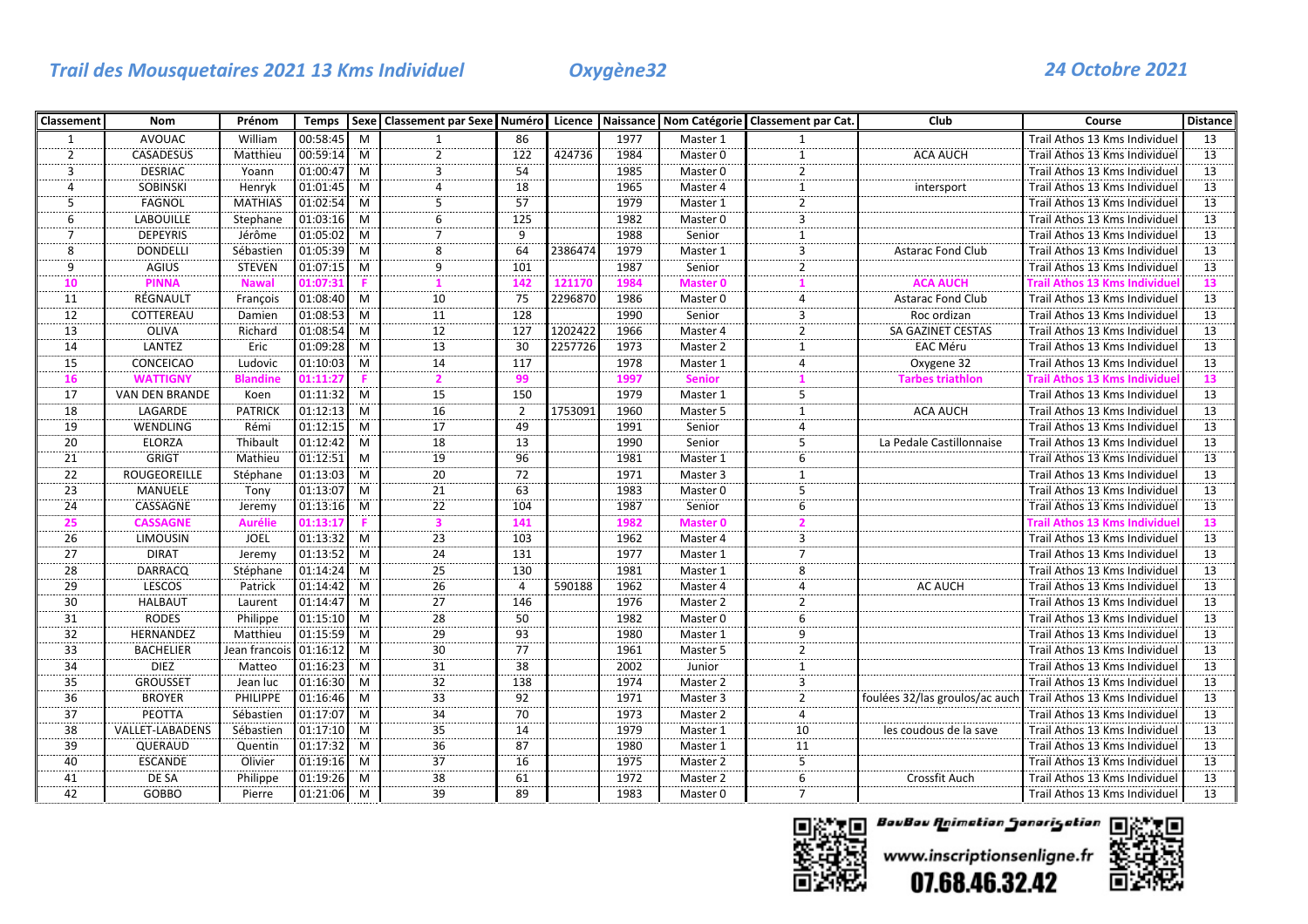# *Trail des Mousquetaires 2021 13 Kms Individuel Oxygène32 24 Octobre 2021*

| 43             | <b>VERGNES</b>          | David           | 01:21:14 M |   | 40               | 136 |         | 1975 | Master 2        | 7                       |                           | Trail Athos 13 Kms Individuel       | 13              |
|----------------|-------------------------|-----------------|------------|---|------------------|-----|---------|------|-----------------|-------------------------|---------------------------|-------------------------------------|-----------------|
| 44             | CABANAC                 | Christophe      | 01:21:20   | M | 41               | 66  |         | 1978 | Master 1        | 12                      |                           | Trail Athos 13 Kms Individuel       | 13              |
| 45             | <b>BOUSQUET</b>         | <b>THOMAS</b>   | 01:21:35   | M | 42               | 124 |         | 1978 | Master 1        | 13                      |                           | Trail Athos 13 Kms Individue        | 13              |
| 46             | <b>GARCIA</b>           | <b>Sandra</b>   | 01:21:3    |   |                  | 114 |         | 1975 | <b>Master 2</b> |                         | <b>Oxygene 32</b>         | <b>Frail Athos 13 Kms Individue</b> | 13              |
| 47             | <b>CHOREL</b>           | Jérôme          | 01:22:30   | M | 43               | 33  | 123454  | 1974 | Master 2        | 8                       | <b>ENA TIERCE</b>         | Trail Athos 13 Kms Individuel       | 13              |
| 48             | CABALLE                 | <b>CELESTIN</b> | 01:22:53   | M | 44               | 149 |         | 1968 | Master 3        | $\overline{3}$          |                           | Trail Athos 13 Kms Individuel       | 13              |
| 49             | <b>BERENGUER</b>        | Patrick         | 01:23:12   | M | 45               | 20  |         | 1965 | Master 4        | 5                       |                           | Trail Athos 13 Kms Individuel       | 13              |
| 50             | <b>GASIOR</b>           | Pascal          | 01:23:23   | M | 46               | 102 |         | 1968 | Master 3        | 4                       |                           | Trail Athos 13 Kms Individuel       | 13              |
| 51             | <b>BONET</b>            | Loïc            | 01:23:47   | M | 47               | 28  |         | 1998 | Senior          | 7                       |                           | Trail Athos 13 Kms Individuel       | 13              |
| 52             | <b>CASTELLANO</b>       | <b>ALAIN</b>    | 01:24:1(   |   |                  | 78  |         | 1973 | <b>Master 2</b> |                         |                           | <b>Frail Athos 13 Kms Individu</b>  | 13              |
| 53             | <b>DEFFES MONCASSII</b> | <b>Sophie</b>   | 01:24:2    |   | 6                | 22  |         | 1990 | <b>Senior</b>   | $\mathbf{z}$            |                           | Frail Athos 13 Kms Individue        | 13              |
| 54             | <b>DECUN</b>            | <b>Sophie</b>   | 01:24:49   |   | 7                | 109 |         | 1992 | <b>Senior</b>   | 3                       |                           | <b>Frail Athos 13 Kms Individue</b> | 13              |
| 55             | MARECHAL                | Patrick         | 01:25:06   | M | 48               | 98  |         | 1953 | Master 6        | 1                       |                           | Trail Athos 13 Kms Individuel       | 13              |
| 56             | <b>CIVIT</b>            | Chantal         | )1:25:1    |   |                  | 19  |         | 1969 | <b>Master 3</b> |                         |                           | Frail Athos 13 Kms Individu         | 13              |
| 57             | <b>CYRIL</b>            | Nguyen          | 01:25:14   | M | 49               | 90  |         | 1972 | Master 2        | 9                       |                           | Trail Athos 13 Kms Individuel       | 13              |
| 58             | <b>DEFFES</b>           | <b>Claire</b>   | 01:25:3    |   | 9                | 23  |         | 1990 | <b>Senior</b>   |                         |                           | <b>Frail Athos 13 Kms Individue</b> | 13              |
| 59             | <b>ROUCH</b>            | Guillaume       | 01:25:38   | M | 50               | 71  |         | 1986 | Master 0        | 8                       |                           | Trail Athos 13 Kms Individuel       | 13              |
| 60             | LAINÉ                   | <b>Céline</b>   | 1.262      |   | 10               | 76  |         | 1977 | <b>Master 1</b> |                         |                           | Frail Athos 13 Kms Individu         | 13              |
| 61             | <b>SOULES</b>           | Elsa            | 01:26:3    |   | 11               | 110 |         | 1985 | <b>Master 0</b> | 3                       |                           | <b>Frail Athos 13 Kms Individue</b> | $\overline{13}$ |
| 62             | MARESTAING              | Gaetan          | 01:26:38   | M | 51               | 129 |         | 1986 | Master 0        | 9                       |                           | Trail Athos 13 Kms Individuel       | 13              |
| 63             | <b>RANCAN</b>           | Paul            | 01:26:39   | M | $\overline{52}$  | 84  |         | 1986 | Master 0        | 10                      |                           | Trail Athos 13 Kms Individuel       | $\overline{13}$ |
| 64             | <b>ESCOUBAS</b>         | Jim             | 01:27:01   | M | 53               | 35  |         | 1989 | Senior          | 8                       | <b>GASTOUFLE</b>          | Trail Athos 13 Kms Individuel       | 13              |
| 65             | <b>BRIANCEAU</b>        | Frédéric        | 01:27:15   | M | 54               | 97  |         | 1976 | Master 2        | 10                      | <b>TOULOUSE TRIATHLON</b> | Trail Athos 13 Kms Individuel       | 13              |
| 66             | <b>FORNS</b>            | Jacques         | 01:28:27   | M | 55               | 55  |         | 1961 | Master 5        | 3                       |                           | Trail Athos 13 Kms Individuel       | 13              |
| 67             | ARTIGAU                 | Christophe      | 01:28:45   | M | $\overline{56}$  | 44  |         | 1979 | Master 1        | $\overline{14}$         |                           | Trail Athos 13 Kms Individuel       | $\overline{13}$ |
| 68             | LUSAR                   | Cédric          | 01:28:46   | M | 57               | 39  |         | 1979 | Master 1        | 15                      |                           | Trail Athos 13 Kms Individuel       | 13              |
| 69             | <b>MARLENE</b>          | <b>Marlene</b>  | 01:28:4    |   | 12               | 137 |         | 1989 | <b>Senior</b>   | -5                      |                           | <b>Frail Athos 13 Kms Individue</b> | 13              |
| 70             | <b>LASSERRE</b>         | Perrine         | )1:29:0    |   | 13               | 123 |         | 1986 | Master 0        |                         |                           | Frail Athos 13 Kms Individuง        | 13              |
| 71             | <b>LATHUILLERE</b>      | <b>Cecile</b>   | 1:29:3     |   | 14               | 139 |         | 1990 | <b>Senior</b>   |                         |                           | <b>Frail Athos 13 Kms Individue</b> | 13              |
| 72             | ZAGO                    | Éric            | 01:30:01   | M | 58               | 6   |         | 1970 | Master 3        | 5                       |                           | Trail Athos 13 Kms Individuel       | 13              |
| $\frac{73}{2}$ | <b>VINET</b>            | Philippe        | 01:30:19   | M | $\frac{59}{100}$ | 29  |         | 1961 | Master 5        | $\overline{4}$          |                           | Trail Athos 13 Kms Individuel       | 13              |
| 74             | <b>LABAU</b>            | <b>Camille</b>  | )1:30:3    |   | 15               | -51 |         | 1986 | Master 0        |                         |                           | Frail Athos 13 Kms Individu         | 13              |
| 75             | LAURENS                 | <b>Charline</b> | 01:30:3    |   | 16               | 21  |         | 1979 | <b>Master 1</b> |                         |                           | Frail Athos 13 Kms Individue        | 13              |
| 76             | <b>SCHMIDT</b>          | <b>Tania</b>    | 01:30:40   |   | 17               | 45  |         | 1972 | <b>Master 2</b> | $\overline{\mathbf{3}}$ |                           | <b>Frail Athos 13 Kms Individue</b> | 13              |
| 77<br>.        | BAQUÉ                   | Thierry         | 01:30:44   | M | 60               | 3   | 197648  | 1963 | Master 4        | 6                       | Astarac FC                | Trail Athos 13 Kms Individuel       | 13              |
| 78             | <b>PERES</b>            | <b>Cecile</b>   | 01:30:5    |   | 18               | 112 |         | 1967 | <b>Master 3</b> |                         | Astarac Fond Club         | Frail Athos 13 Kms Individue        | 13              |
| 79             | <b>CARMONA ALVES</b>    | <b>ISABELLE</b> | 01:30:5    |   | 19               | 113 | 28307   | 1968 | <b>Master 3</b> |                         | Astarac Fond Club         | Frail Athos 13 Kms Individue        | 13              |
| 80             | <b>BLAIGNAN</b>         | Stephane        | 01:31:07   | M | 61               | 91  | 2297651 | 1972 | Master 2        | 11                      | usc colomiers             | Trail Athos 13 Kms Individuel       | 13              |
| 81             | <b>ROUGEOREILLE</b>     | <b>Nathalie</b> | 01:31:2    |   | 20               | 94  |         | 1975 | <b>Master 2</b> |                         |                           | Frail Athos 13 Kms Individue        | 13              |
| 82             | PESQUIDOUX              | Jacques         | 01:31:25   | M | 62               | 69  |         | 1947 | Master 7        | 1                       | 1%                        | Trail Athos 13 Kms Individuel       | 13              |
| 83             | <b>CHARREAU</b>         | <b>François</b> | 01:31:3    |   | 21               | 144 |         | 1984 | <b>Master 0</b> | 6                       |                           | Frail Athos 13 Kms Individue        | 13              |
| 84             | <b>KURTKOWIAK</b>       | Roman           | 01:31:37   | M | 63               | 126 |         | 1974 | Master 2        | $\overline{12}$         |                           | Trail Athos 13 Kms Individuel       | $\overline{13}$ |
| 85             | CASTERAN                | Mickael         | 01:32:01   | M | 64               | 143 |         | 1978 | Master 1        | 16                      | Peloton de l'amitié       | Trail Athos 13 Kms Individuel       | 13              |





www.inscriptionsenligne.fr 07.68.46.32.42